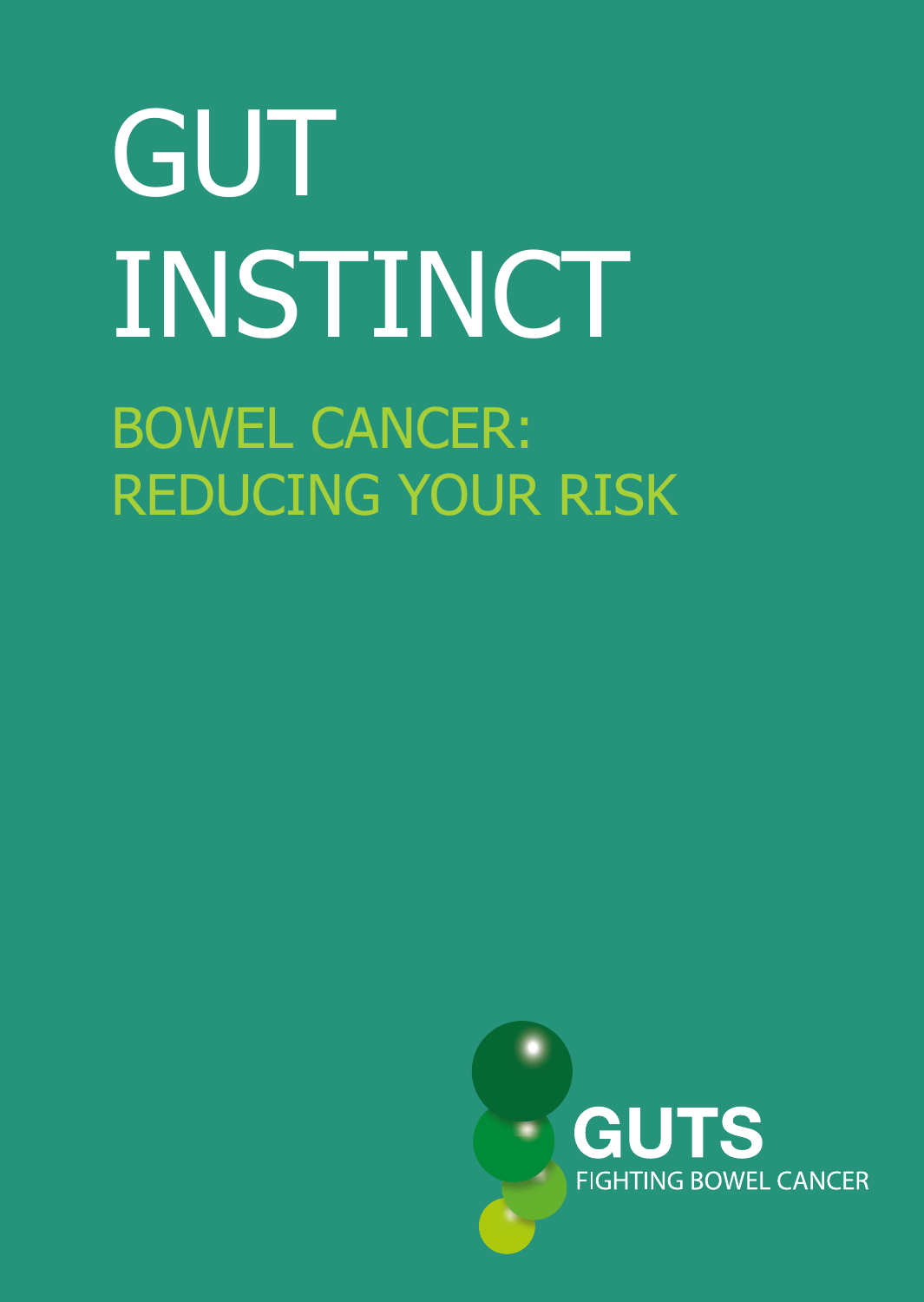#### New cases per year

## **41,581** Male ########## **23,171** Female **18,410**

Total number of deaths per year



(Most recent figures available at time of publication)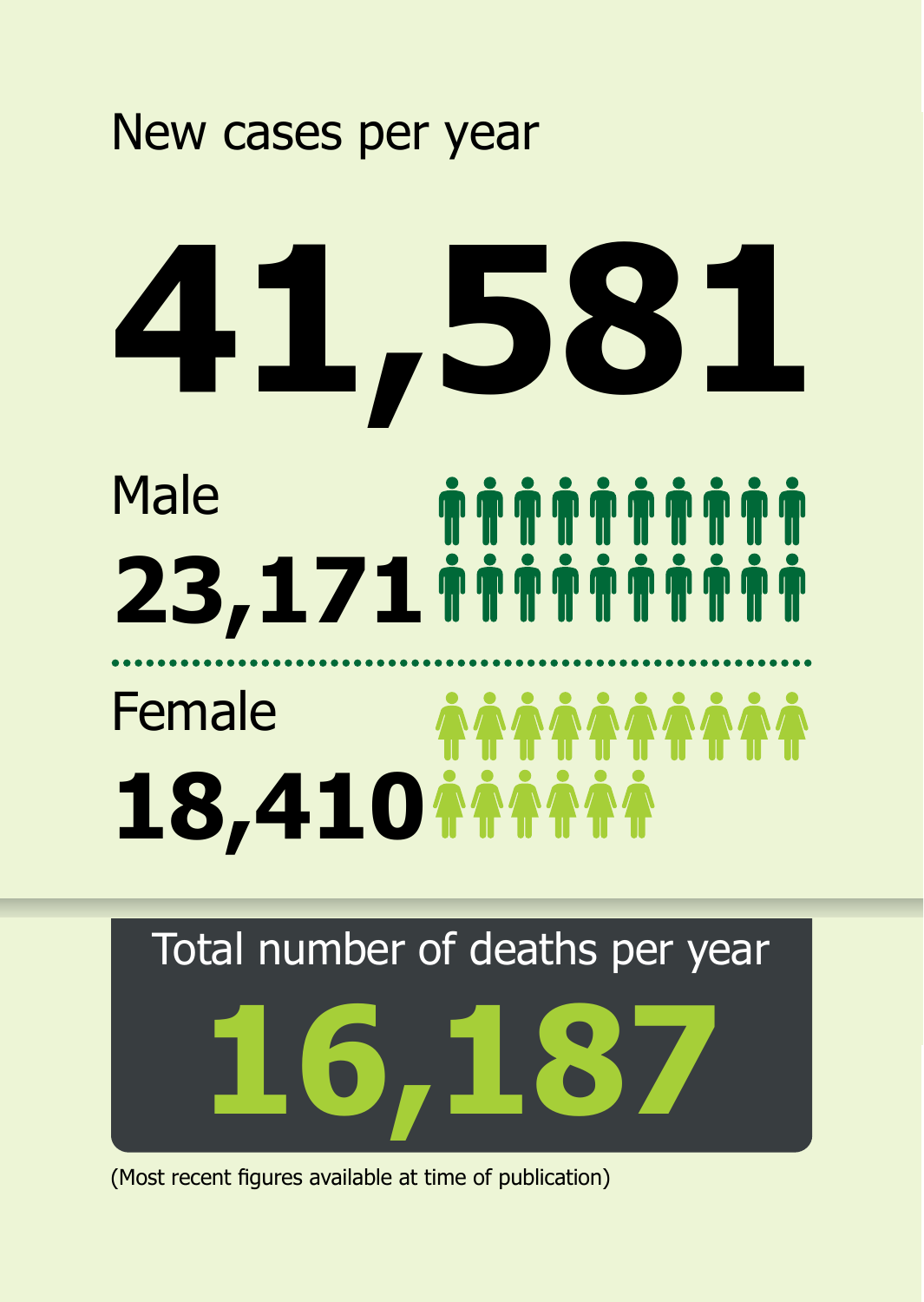### About bowel cancer

Bowel cancer is one of the most common cancers in the western world. It is the second biggest cancer killer in the UK, with 16,000 deaths from the disease every year.

Diet is the single biggest factor influencing the development of preventable colon cancers - too much red and processed meat, such as smoked products and sausages, and not enough dietary fibre (found in fruit, leafy vegetables, whole grains and pulses).

Research has also indicated that non-smokers, those who drink little or no alcohol, people who eat fish regularly and those who take regular exercise all have a much lower incidence.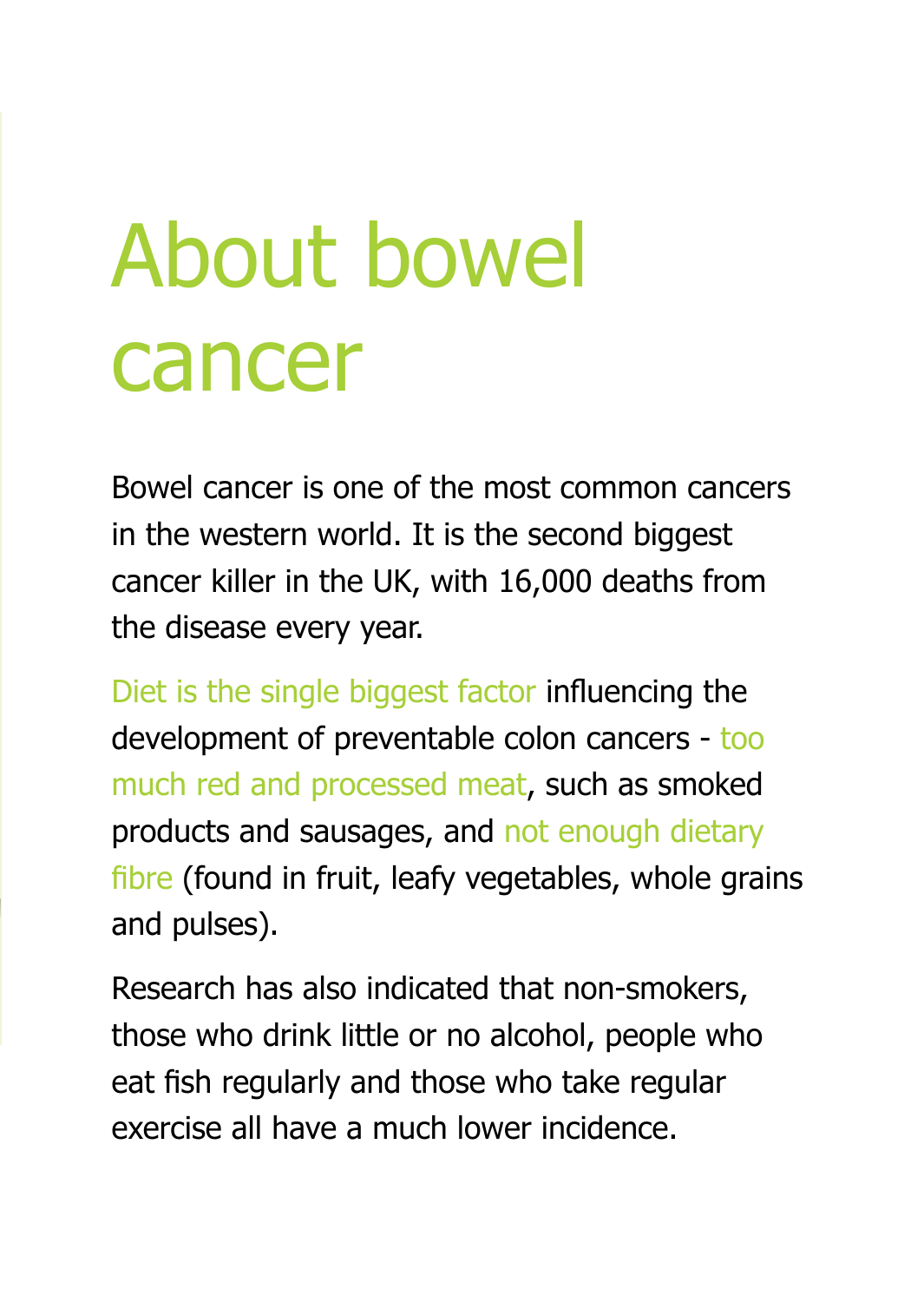### What you can do to reduce your risk

There are no guarantees but doing the right things for your body is going to give you the best chance of avoiding bowel cancer altogether. Making a few simple changes to your lifestyle could make all the difference:

**Diet** - avoid or limit the amount of processed red meat (bacon, sausages, salami etc) you eat, increase your dietary fibre (fruit, leafy vegetables, whole grains), eat more fish.

**Exercise regularly**, ideally a minimum of 20 minutes a day. Vigorous housework, gardening and dog walking all count!

**Over 60?** Taking part in the National Bowel Cancer Screening Programme gives you the best chance of early diagnosis and successful treatment.

#### Support our fight against bowel cancer: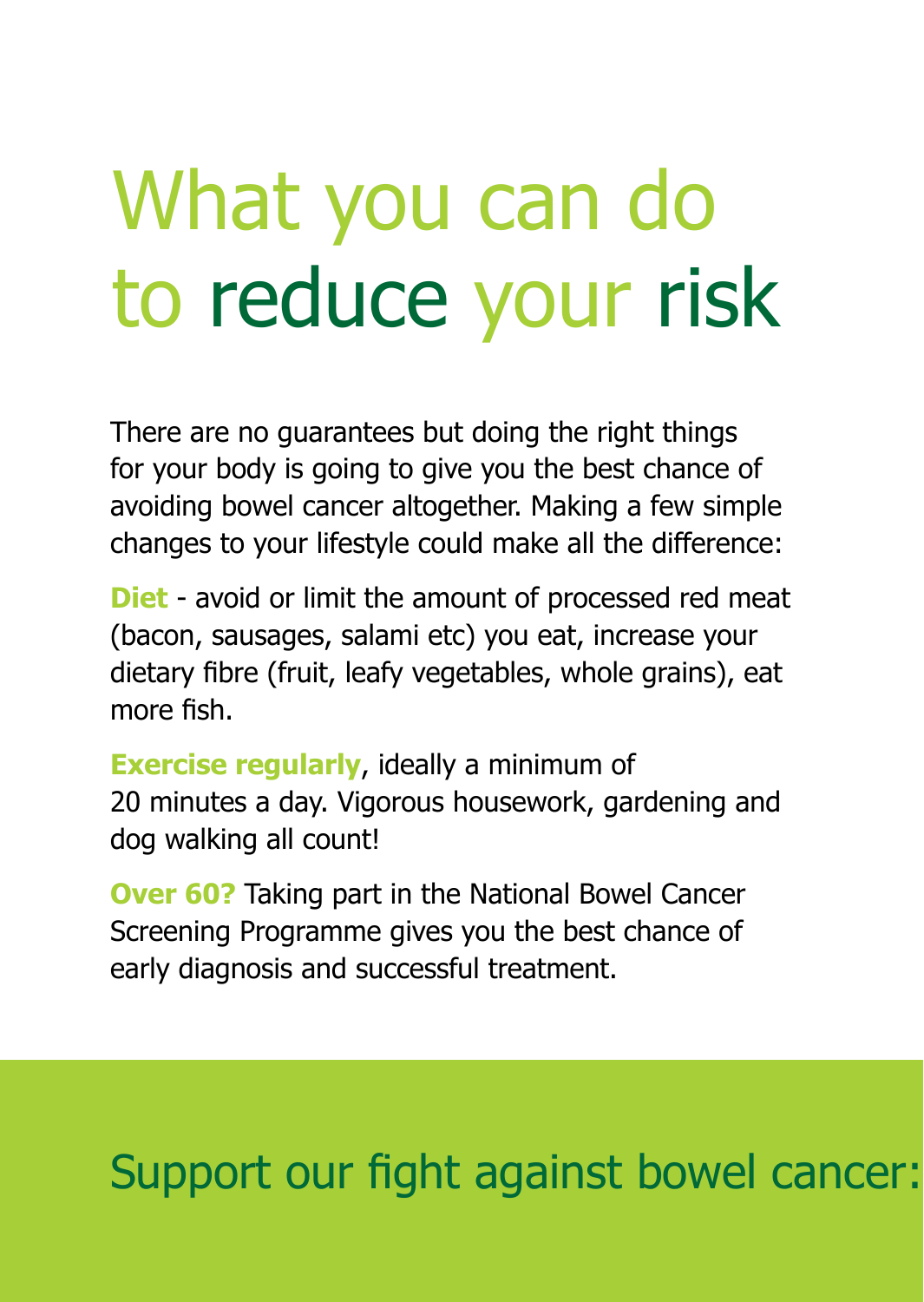If you have a **family history** of bowel cancer, particularly when it has affected a parent or sibling, you may be at increased risk so be aware of the symptoms\*.

GUTS provides screening through the **Colerectal Cancer Family Clinic** for those who have a family history of bowel cancer but are not within the age range for the national screening programme - get in touch to find out more.

\* See our Signs and Symptoms booklet

An estimated 54% of bowel cancers in the UK are linked to lifestyle factors of which the most common are:



make a donation at www.gutsfbc.co.uk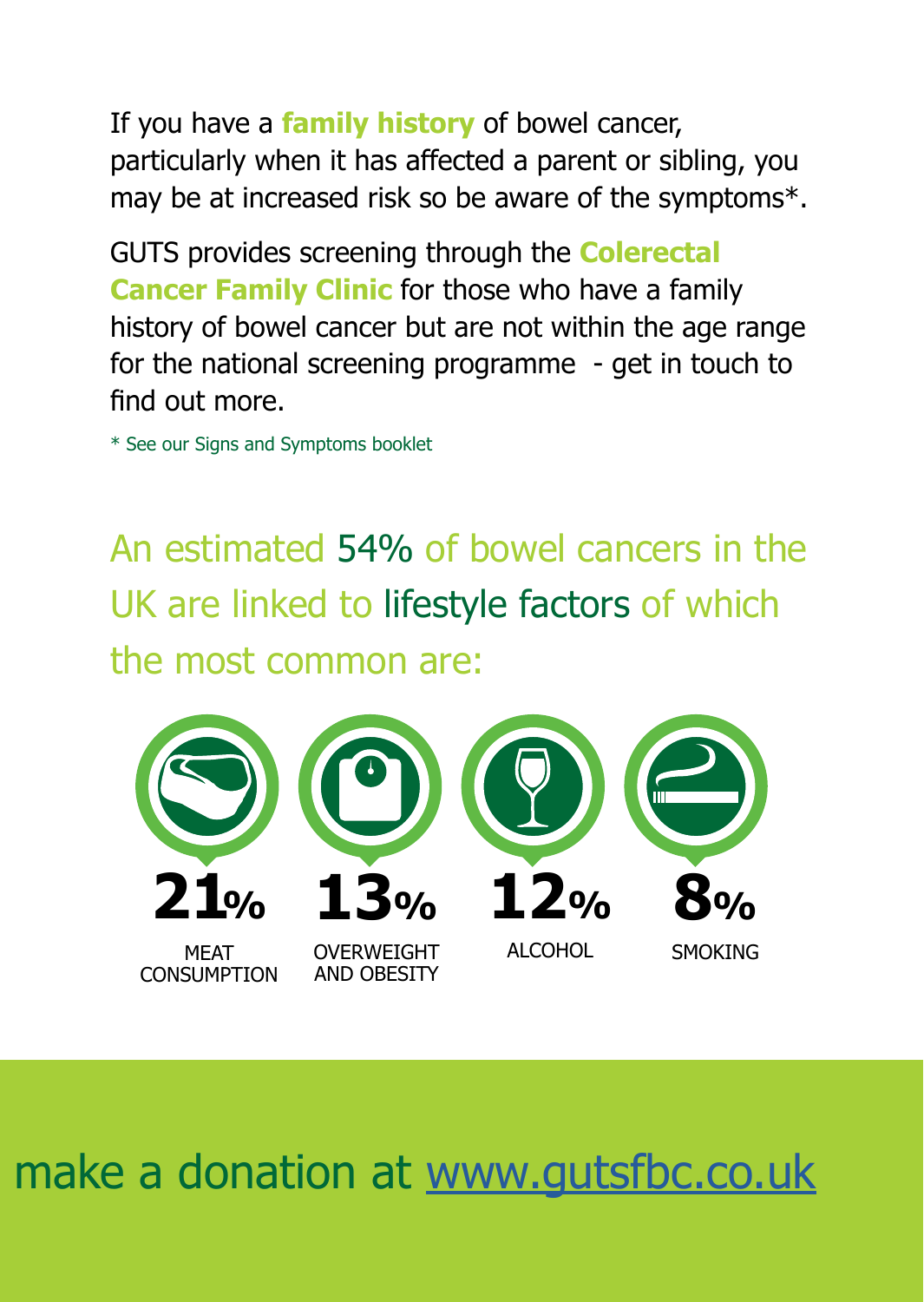### **Screening**

44% of bowel cancers diagnosed are in people aged 75+ so taking part in the NHS Bowel Cancer Screening Programme when invited is the best way of ensuring any problems are detected at an early stage, when treatment is more effective and less invasive.

Screening works – we know that taking part reduces the risk of dying from bowel cancer. The programme offers screening every two years to those aged between 60 and 74; you will automatically be invited to complete a test kit (sent to you through the post) soon after your 60th birthday. It's a simple test and we strongly urge you to take part – it really could be a life saver.

You may also be offered the chance to have a colonoscopy at age 55. This examination will pick up any abnormalities or conditions that might lead to cancer or increase your risk – please do take advantage it.

If you have any questions about the screening programme, www.cancerscreening.nhs.uk/bowel is a useful source and you are welcome to call the GUTS office for information.

#### WHAT'S YOUR GUT FEELING?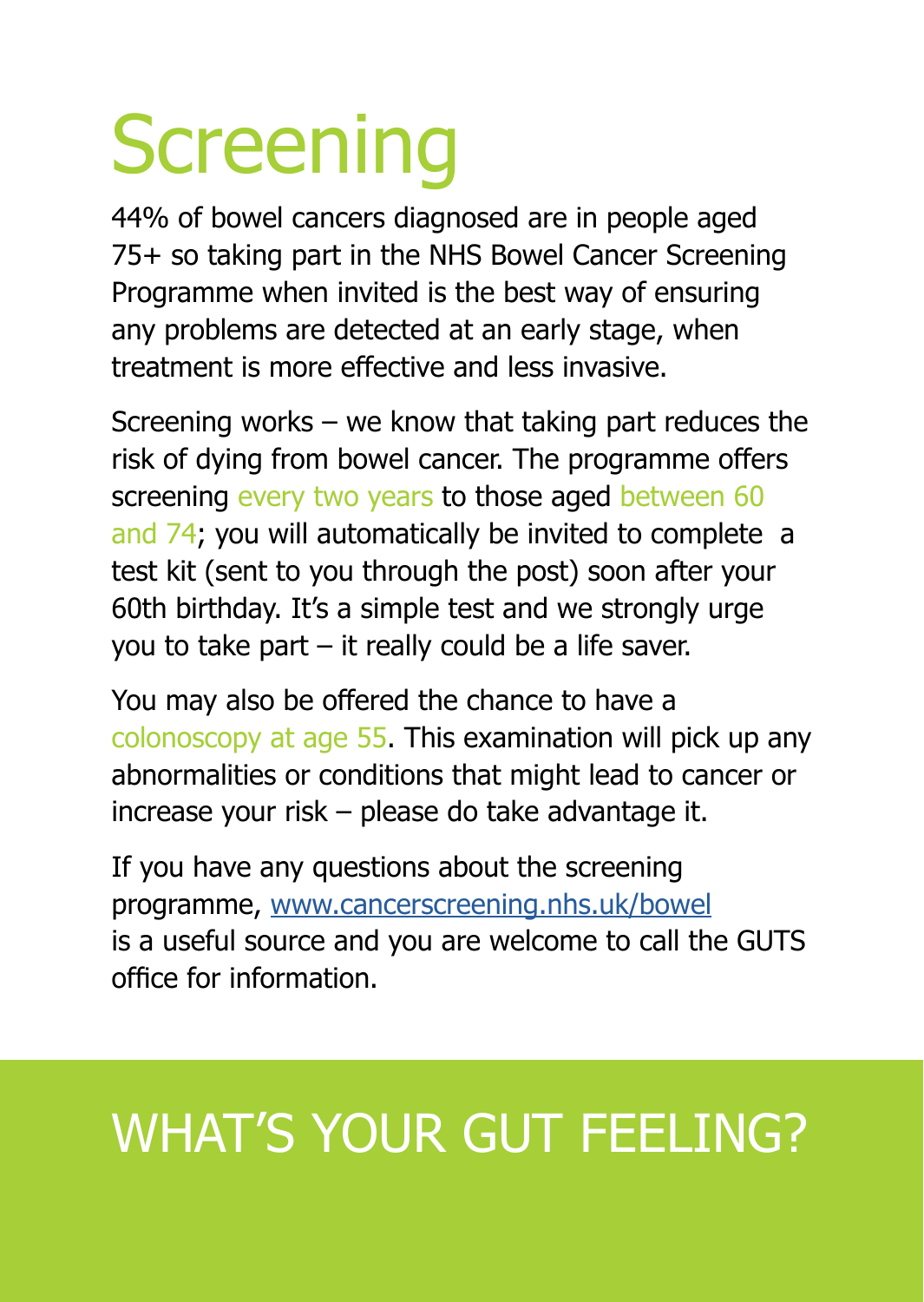

For the latest news on good gut health sign up at www.gutsfbc.co.uk/subscribe